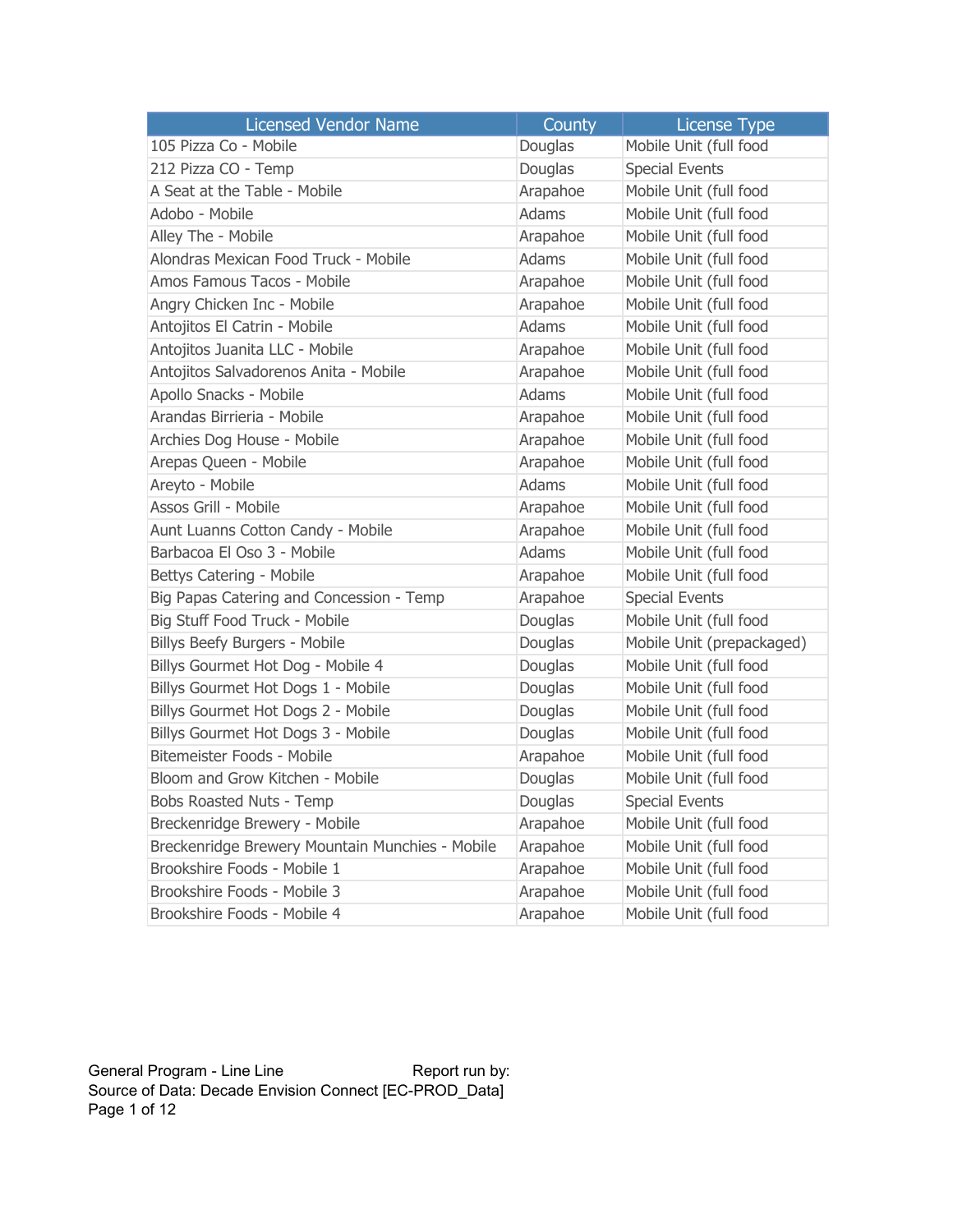| <b>Bumbles Bakes and Cakes - Mobile</b>      | Arapahoe     | Mobile Unit (prepackaged) |
|----------------------------------------------|--------------|---------------------------|
| Cados Egg Truck - Mobile                     | Douglas      | Mobile Unit (full food    |
| California Wrap Runner - Mobile              | <b>Adams</b> | Mobile Unit (full food    |
| California Wrap Runner - Temp                | <b>Adams</b> | <b>Special Events</b>     |
| Candy Man Concessions Funnel Cakes- Mobile   | Arapahoe     | Mobile Unit (full food    |
| Candyman Concessions Snow Cones - Mobile     | Arapahoe     | Mobile Unit (full food    |
| Capones Famous Shaved Ice - Temp             | <b>Adams</b> | <b>Special Events</b>     |
| Captains Tacos and Sushi Food Truck - Mobile | <b>Adams</b> | Mobile Unit (full food    |
| Carnivores BBQ - Mobile                      | <b>Adams</b> | Mobile Unit (full food    |
| Charmvit Inc - TEMP                          | Arapahoe     | <b>Special Events</b>     |
| Cheffins Cheesesteaks and Cubanos 2          | Arapahoe     | Mobile Unit (full food    |
| Chibog                                       | Arapahoe     | Mobile Unit (full food    |
| Chikihanas - Mobile                          | Adams        | Mobile Unit (full food    |
| Chile Con Quesadilla 1 - Mobile              | <b>Adams</b> | Mobile Unit (full food    |
| Chile Con Quesadilla 2 - Mobile              | <b>Adams</b> | Mobile Unit (full food    |
| Chile The Kid - Mobile                       | Douglas      | Mobile Unit (full food    |
| Chuper Vasos - Mobile                        | <b>Adams</b> | Mobile Unit (full food    |
| Chuy Burritos - Mobile                       | <b>Adams</b> | Mobile Unit (full food    |
| Cirque Entertainment 1 - Temp                | Arapahoe     | <b>Special Events</b>     |
| Cirque Entertainment 2 - Temp                | Arapahoe     | <b>Special Events</b>     |
| Cocina de Vely - Mobile                      | <b>Adams</b> | Mobile Unit (full food    |
| Cocina Papigochi - Mobile                    | <b>Adams</b> | Mobile Unit (full food    |
| Coffee Break 2 U - Mobile                    | Douglas      | Mobile Unit (full food    |
| Coffee Sarap - MOBILE                        | Douglas      | Mobile Unit (prepackaged) |
| <b>Cold Stone Creamery</b>                   | Douglas      | Mobile Unit (full food    |
| Colorado Coney Company - Mobile              | Arapahoe     | Mobile Unit (full food    |
| Cooking With A Crown - Mobile                | Arapahoe     | Mobile Unit (full food    |
| Cotton Candy 5 - Mobile                      | <b>Adams</b> | Mobile Unit (full food    |
| Cotton Candy and Stuff - Temp                | Adams        | <b>Special Events</b>     |
| Country Lemonade - Temp                      | Arapahoe     | <b>Special Events</b>     |
| Cravings Truck - Mobile                      | Arapahoe     | Mobile Unit (full food    |
| Cream City Market - Mobile 1                 | <b>Adams</b> | Mobile Unit (prepackaged) |
| Cream City Market - Mobile 2                 | <b>Adams</b> | Mobile Unit (prepackaged) |
| Cruz In and Eat 2 - Mobile                   | Arapahoe     | Mobile Unit (full food    |
| Cucu Food - Mobile                           | <b>Adams</b> | Mobile Unit (full food    |
| Cyndys Food-Lish-Us - Mobile                 | Arapahoe     | Mobile Unit (full food    |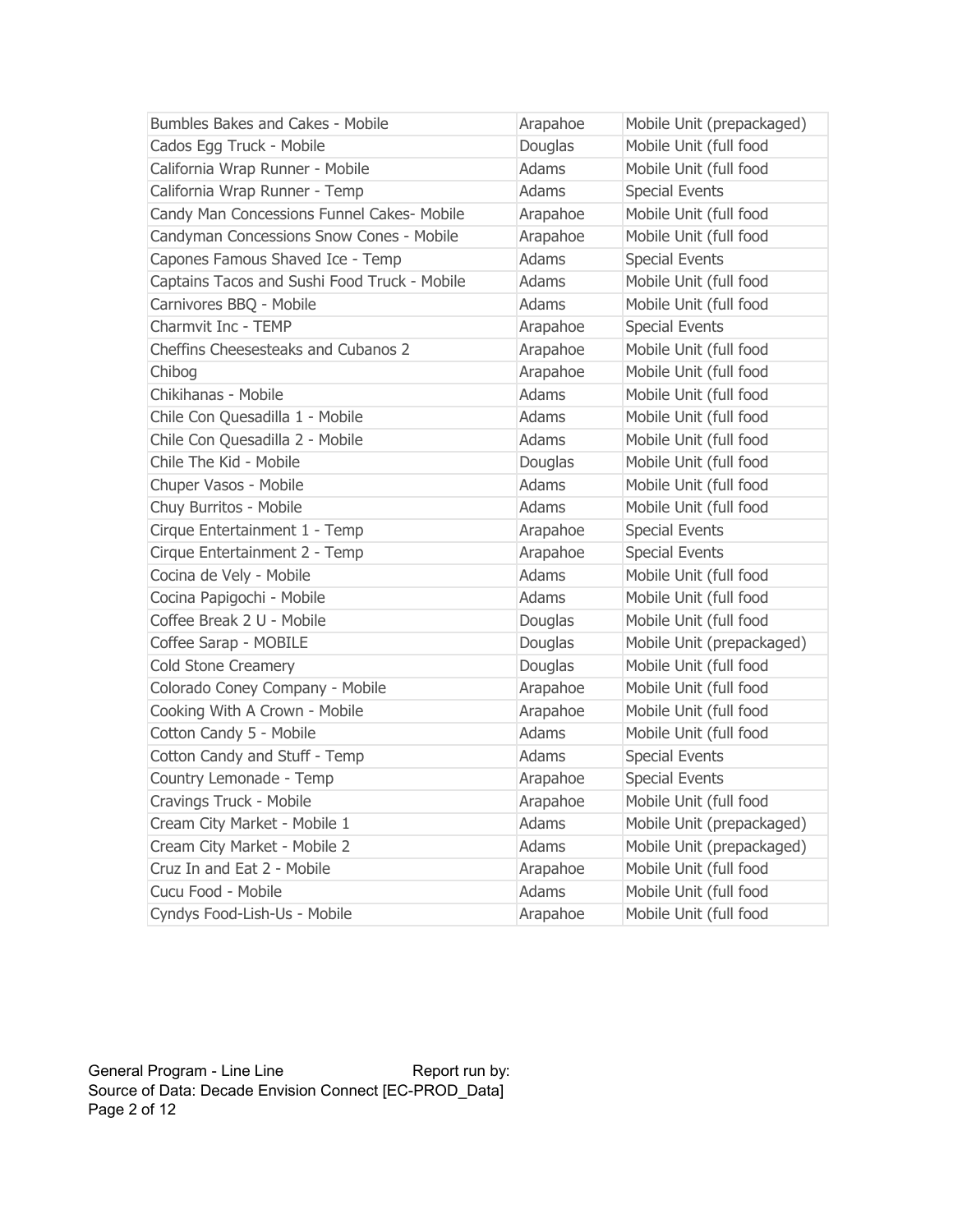| Da Mack Shack - Mobile                     | Arapahoe     | Mobile Unit (full food    |
|--------------------------------------------|--------------|---------------------------|
| DC Concessions - Temp 1                    | Douglas      | <b>Special Events</b>     |
| De Cocula Es El - Mobile                   | <b>Adams</b> | Mobile Unit (full food    |
| Deja Brew - Mobile                         | Douglas      | Mobile Unit (full food    |
| Dem Boys - Mobile                          | Arapahoe     | Mobile Unit (full food    |
| Denver Coffee Company - Mobile The         | Adams        | Mobile Unit (full food    |
| Dippin Dots 1 - Mobile                     | <b>Adams</b> | Mobile Unit (full food    |
| Dippin Dots 2 - Mobile                     | <b>Adams</b> | Mobile Unit (full food    |
| Dippin Dots 3 - Mobile                     | Adams        | Mobile Unit (full food    |
| Dippin Dots 4 - Mobile                     | <b>Adams</b> | Mobile Unit (full food    |
| Dippin Dots 6 - Mobile                     | Adams        | Mobile Unit (full food    |
| Don Rogelio Mexican Street Tacos - Mobile  | Adams        | Mobile Unit (full food    |
| Dos Gringos - Mobile                       | Adams        | Mobile Unit (full food    |
| Driving for Diving - Mobile                | Adams        | Mobile Unit (full food    |
| Driving for Diving 2 - Mobile              | Adams        | Mobile Unit (prepackaged) |
| Driving for Diving 3 - Mobile              | Adams        | Mobile Unit (prepackaged) |
| Dry Dock - Temp                            | Arapahoe     | Body Art - Temp           |
| El Alba Cooperative - Mobile               | Arapahoe     | Mobile Unit (full food    |
| El Chamacos My Legacy Taco Dealer - Mobile | Douglas      | Mobile Unit (full food    |
| El Coqui PR Food Truck - Mobile            | Douglas      | Mobile Unit (full food    |
| El Costenito Mexican Food                  | Arapahoe     | Mobile Unit (full food    |
| El Elote Feliz - Mobile                    | Adams        | Mobile Unit (full food    |
| El Good Pollo - Mobile                     | Arapahoe     | Mobile Unit (full food    |
| El Lechon - Mobile                         | Adams        | Mobile Unit (full food    |
| El Lechon 2 - Mobile                       | Adams        | Mobile Unit (full food    |
| El Paisa - Mobile                          | Adams        | Mobile Unit (full food    |
| El Pipirin - Mobile                        | Arapahoe     | Mobile Unit (full food    |
| El Rinconcito de Denver - Mobile           | Arapahoe     | Mobile Unit (full food    |
| El Sabor de Abuelita - Mobile              | Arapahoe     | Mobile Unit (full food    |
| El Sabor Hidalgo - Mobile                  | Arapahoe     | Mobile Unit (full food    |
| El Sunguirungui Bro - Mobile               | Adams        | Mobile Unit (full food    |
| El Taco Imperial de Tlaxcala               | Arapahoe     | Mobile Unit (full food    |
| El Taco Stop 2 - Mobile                    | Adams        | Mobile Unit (full food    |
| El Taco Stop 3 - Mobile                    | Adams        | Mobile Unit (full food    |
| El Tacon Madres - Mobile                   | Adams        | Mobile Unit (full food    |
| El Tikal - Mobile                          | Adams        | Mobile Unit (full food    |

General Program - Line Line **Report run by:**  Source of Data: Decade Envision Connect [EC-PROD\_Data] Page 3 of 12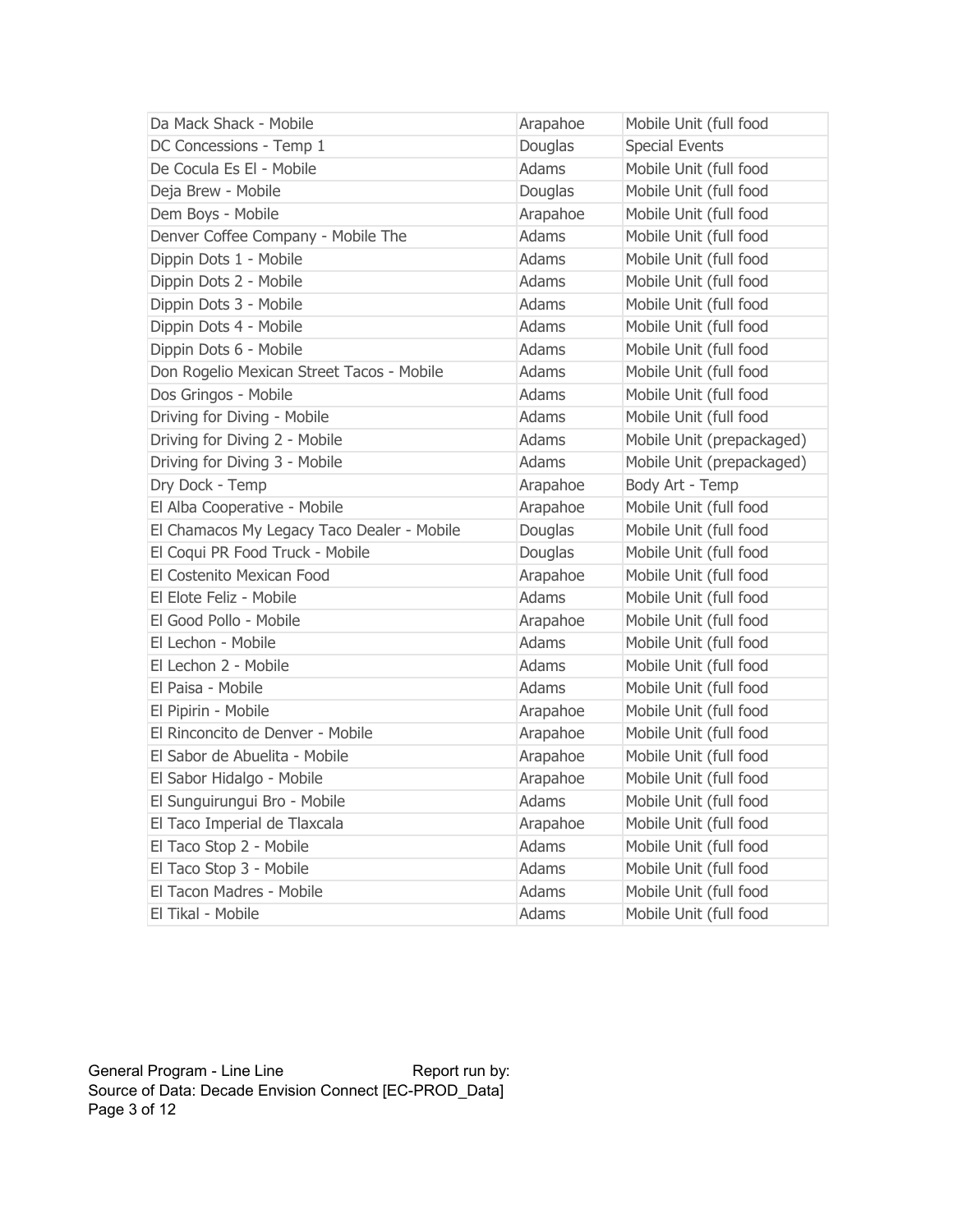| El Turkito - Mobile                         | Adams        | Mobile Unit (full food    |
|---------------------------------------------|--------------|---------------------------|
| El Ultimo y nos Vamos - Mobile              | Adams        | Mobile Unit (full food    |
| El Zarandiao - Mobile                       | Arapahoe     | Mobile Unit (full food    |
| Fanwich - Mobile                            | Arapahoe     | Mobile Unit (full food    |
| Farm to Truck - Mobile                      | Adams        | Mobile Unit (full food    |
| Farm to Truck Colorarado - Mobile           | Adams        | Mobile Unit (full food    |
| Fiesta Culture - Mobile                     | <b>Adams</b> | Mobile Unit (full food    |
| Flavor of Tabasco - Mobile                  | Arapahoe     | Mobile Unit (full food    |
| Flippin Flapjacks - Temp                    | Arapahoe     | <b>Special Events</b>     |
| Flippin Flapjacks 2 - Temp                  | Arapahoe     | <b>Special Events</b>     |
| Freddys - Temp                              | Adams        | <b>Special Events</b>     |
| Freddys Cuisine - Mobile                    | Arapahoe     | Mobile Unit (full food    |
| French Fry-TEMP                             | Douglas      | <b>Special Events</b>     |
| <b>Funnel Cake-TEMP</b>                     | Douglas      | <b>Special Events</b>     |
| Funnellicious aka Craigs Concessions - Temp | Douglas      | <b>Special Events</b>     |
| Gingersproutz Wellness LLC - Mobile         | Douglas      | Mobile Unit (full food    |
| Glacier Ice Cream - Mobile                  | Douglas      | Mobile Unit (prepackaged) |
| Goods LLC The - Temp                        | Douglas      | <b>Special Events</b>     |
| Gorditas y Tacos Las Amiguis - Mobile       | <b>Adams</b> | Mobile Unit (full food    |
| Grammys Goodies - Temp                      | Adams        | <b>Special Events</b>     |
| <b>Grill Mamas Eatery</b>                   | <b>Adams</b> | Mobile Unit (full food    |
| Gringos Tacos - Mobile                      | Arapahoe     | Mobile Unit (full food    |
| H3SH3R BBQ CO - Mobile                      | Arapahoe     | Mobile Unit (full food    |
| Hacienda De Mary - Temp                     | Arapahoe     | <b>Special Events</b>     |
| Harbor Station - Mobile                     | Arapahoe     | Mobile Unit (full food    |
| High Point - Mobile Cart                    | Arapahoe     | Mobile Unit (full food    |
| High Point Mobile - Mobile                  | Arapahoe     | Mobile Unit (full food    |
| Hippops - Mobile                            | Arapahoe     | Mobile Unit (full food    |
| Hokulia Parker CO- TEMP                     | Douglas      | <b>Special Events</b>     |
| Holland Concessions LLC - Temp              | Arapahoe     | <b>Special Events</b>     |
| Hot Brat and A Touch of Philly - Mobile     | Arapahoe     | Mobile Unit (full food    |
| Hunje - Mobile                              | Arapahoe     | Mobile Unit (full food    |
| Ihawan sa Colorado - Mobile                 | Arapahoe     | Mobile Unit (full food    |
| J Street - Mobile                           | Arapahoe     | Mobile Unit (full food    |
| Jalapeno Business - Mobile                  | Adams        | Mobile Unit (full food    |
| Jalapeno Deluxe- Mobile                     | Arapahoe     | Mobile Unit (full food    |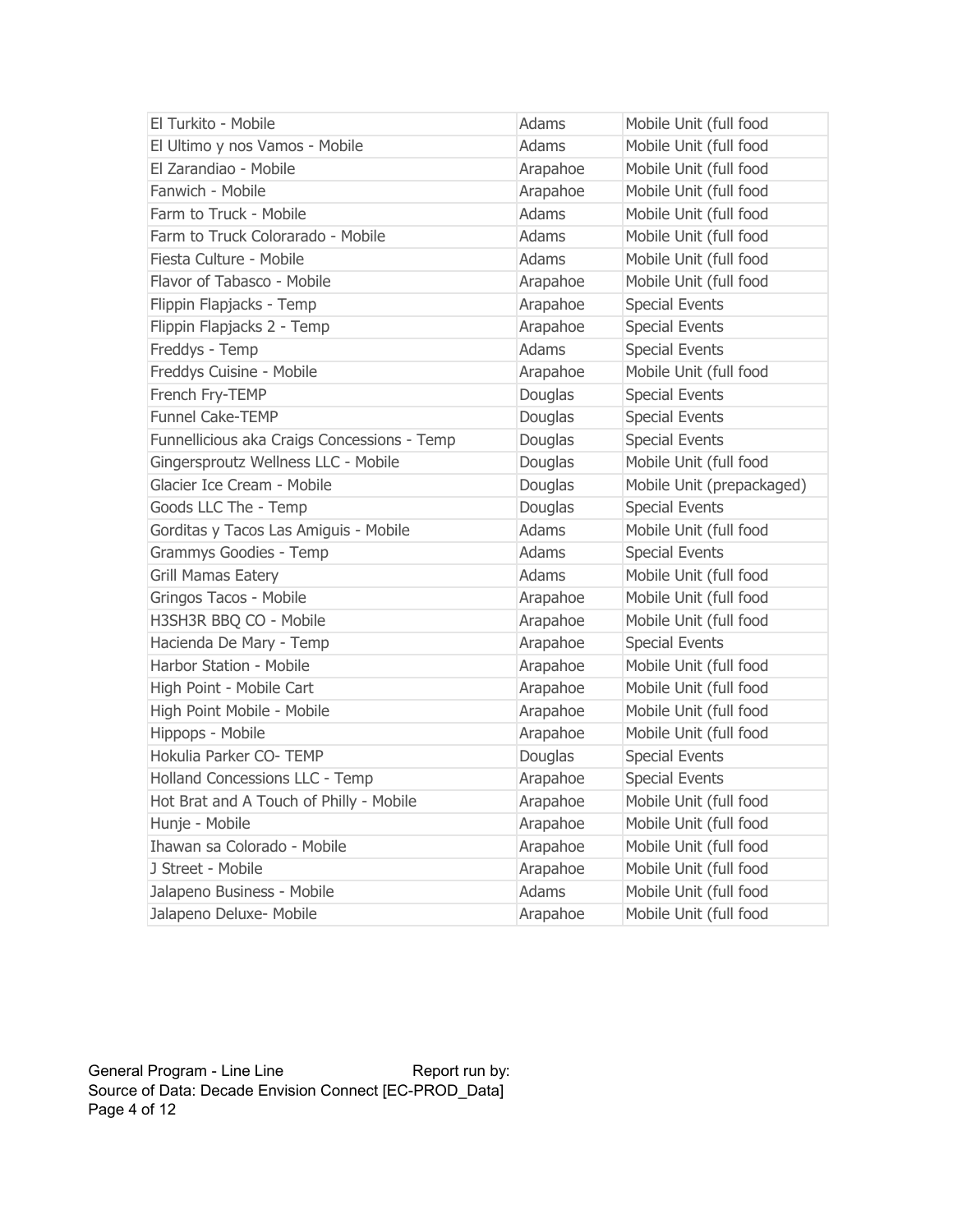| Janeths Mexican Food - Mobile                     | Adams        | Mobile Unit (full food    |
|---------------------------------------------------|--------------|---------------------------|
| Jugos y frutas Naturales El Diamante - Mobile     | Arapahoe     | Mobile Unit (full food    |
| Just Kool Jamaican Kitchen - Mobile               | Adams        | Mobile Unit (full food    |
| Kamana Food Truck - Mobile                        | Arapahoe     | Mobile Unit (full food    |
| Kents Delivery - Mobile                           | Adams        | Mobile Unit (prepackaged) |
| Kiana Creek Ranch LLC - Mobile                    | Douglas      | Mobile Unit (prepackaged) |
| Kingzz Tacozz - Mobile                            | Arapahoe     | Mobile Unit (full food    |
| Kitchen Network-BuCu West Kithchen - Mobile       | Douglas      | Mobile Unit (full food    |
| Kona Ice North Front Range 1 - Mobile             | Adams        | Mobile Unit (full food    |
| Kona Ice North Front Range 2 - Mobile             | <b>Adams</b> | Mobile Unit (full food    |
| Kona Ice North Front Range 3 - Mobile             | Adams        | Mobile Unit (full food    |
| Kona Ice of Glendale - Mobile                     | Arapahoe     | Mobile Unit (full food    |
| Kona Ice of Hampden - Mobile                      | Arapahoe     | Mobile Unit (full food    |
| Kona Ice of Lakewood - Mobile                     | Arapahoe     | Mobile Unit (full food    |
| Kona Ice of South Aurora - Mobile                 | Arapahoe     | Mobile Unit (full food    |
| Kona Ice of South Aurora - Mobile 3               | Arapahoe     | Mobile Unit (full food    |
| Kona Ice of South Central Denver - Mobile Truck 3 | Arapahoe     | Mobile Unit (full food    |
| Kona Ice of South Park - Mobile                   | Arapahoe     | Mobile Unit (full food    |
| Kona of Hampden - Mobile                          | Arapahoe     | Mobile Unit (full food    |
| KS Ice Cream Concessions - Temp                   | Douglas      | <b>Special Events</b>     |
| La Autentica Poblana - Mobile                     | <b>Adams</b> | Mobile Unit (full food    |
| La Baja Fish Tacos and Grill - Mobile             | Adams        | Mobile Unit (full food    |
| La Callejera - Mobile                             | Arapahoe     | Mobile Unit (full food    |
| La Carola - Mobile                                | Arapahoe     | Mobile Unit (full food    |
| La Cascada 4 - Mobile                             | Adams        | Mobile Unit (full food    |
| La Cascada II Inc - Mobile                        | Adams        | Mobile Unit (full food    |
| La Casita - Mobile                                | Arapahoe     | Mobile Unit (full food    |
| La Catrina Tamales y Comidas - Mobile             | Arapahoe     | Mobile Unit (full food    |
| La Chaparrita - Mobile                            | Douglas      | Mobile Unit (full food    |
| La Cocina de Lolita - Mobile                      | Adams        | Mobile Unit (full food    |
| La Cocina de Lucho - Mobile                       | Adams        | Mobile Unit (full food    |
| La Colorado Birria - Mobile                       | Arapahoe     | Mobile Unit (full food    |
| La Costerita - Mobile                             | Arapahoe     | Mobile Unit (full food    |
| La Flaca - Mobile                                 | Arapahoe     | Mobile Unit (full food    |
| La Malcriada - Mobile                             | Adams        | Mobile Unit (full food    |
| La Milpa Mexican Food - Mobile                    | Arapahoe     | Mobile Unit (full food    |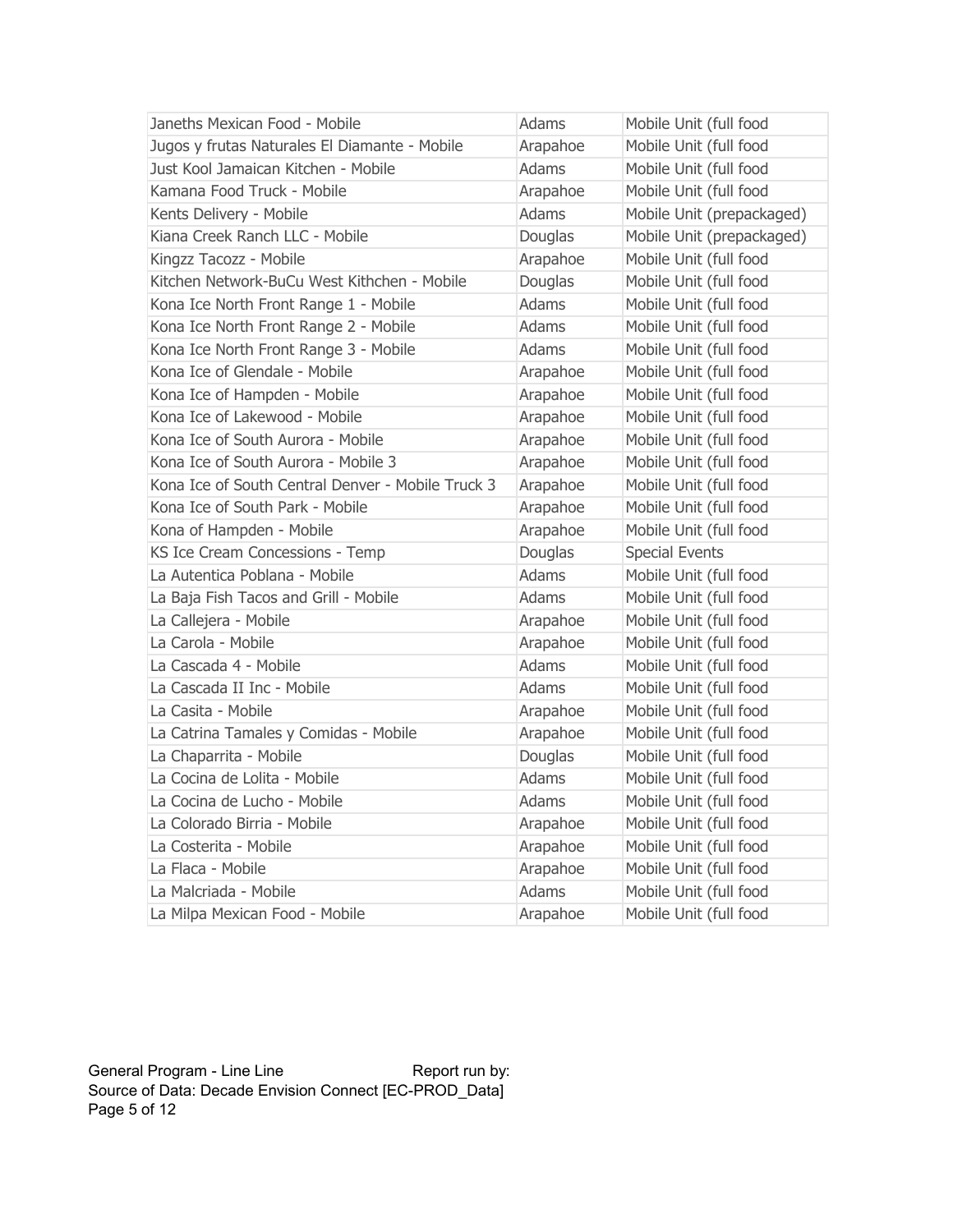| La Pagoda de Juarez - Mobile               | Arapahoe | Mobile Unit (full food |
|--------------------------------------------|----------|------------------------|
| La Palma - Mobile                          | Arapahoe | Mobile Unit (full food |
| La Parilla Ajua Mexican Grill - Mobile     | Arapahoe | Mobile Unit (full food |
| La Pasion del Coqui - Mobile               | Arapahoe | Mobile Unit (full food |
| La Picosita - Mobile                       | Arapahoe | Mobile Unit (full food |
| La Rana - Mobile                           | Arapahoe | Mobile Unit (full food |
| La Reyna de las Gorditas - Mobile          | Adams    | Mobile Unit (full food |
| La Roqueta Mexican Food - Mobile           | Arapahoe | Mobile Unit (full food |
| La Sandwwichera de Puerto Rico - Mobile    | Adams    | Mobile Unit (full food |
| La Vecindad Del Chavo - Mobile             | Arapahoe | Mobile Unit (full food |
| Las Gordi Buenas - Mobile                  | Arapahoe | Mobile Unit (full food |
| LB Tacos - Mobile                          | Arapahoe | Mobile Unit (full food |
| Lemonade 3 - Mobile                        | Adams    | Mobile Unit (full food |
| Lemonade 7 - Mobile                        | Adams    | Mobile Unit (full food |
| Lichas Mexican Food - Mobile               | Arapahoe | Mobile Unit (full food |
| Lobster Dogs - Mobile                      | Adams    | Mobile Unit (full food |
| Lonchera Santa Rosa - Mobile               | Adams    | Mobile Unit (full food |
| Lonches el Banado - Mobile                 | Arapahoe | Mobile Unit (full food |
| Los Compitas - Mobile                      | Arapahoe | Mobile Unit (full food |
| Los Gueros - Mobile                        | Arapahoe | Mobile Unit (full food |
| Los Koritas - Mobile                       | Arapahoe | Mobile Unit (full food |
| Los Sauces - Mobile                        | Arapahoe | Mobile Unit (full food |
| Los Sipotes Sabor Catracho                 | Arapahoe | Mobile Unit (full food |
| Louisiana Hurricane Tea-TEMP               | Douglas  | <b>Special Events</b>  |
| Loz Pasos del Sabor - Mobile               | Arapahoe | Mobile Unit (full food |
| Lucas Mexican Food                         | Adams    | Mobile Unit (full food |
| Luceros Coffee and Snacks - Mobile         | Arapahoe | Mobile Unit (full food |
| Luchador El Chef Z                         | Arapahoe | Mobile Unit (full food |
| M and M Western Grill LLC - Mobile         | Arapahoe | Mobile Unit (full food |
| Mac Envy - Mobile                          | Arapahoe | Mobile Unit (full food |
| Magic Food Bus The - Mobile                | Adams    | Mobile Unit (full food |
| Magic Kebob - Mobile                       | Arapahoe | Mobile Unit (full food |
| Mama Rosita Tacos y Hamburgers - Mobile    | Arapahoe | Mobile Unit (full food |
| Maravillas Salvadorian Food Truck - Mobile | Arapahoe | Mobile Unit (full food |
| Mariachi on the Go - Mobile                | Arapahoe | Mobile Unit (full food |
| Marias Mexican Cuisine on Wheels - Mobile  | Arapahoe | Mobile Unit (full food |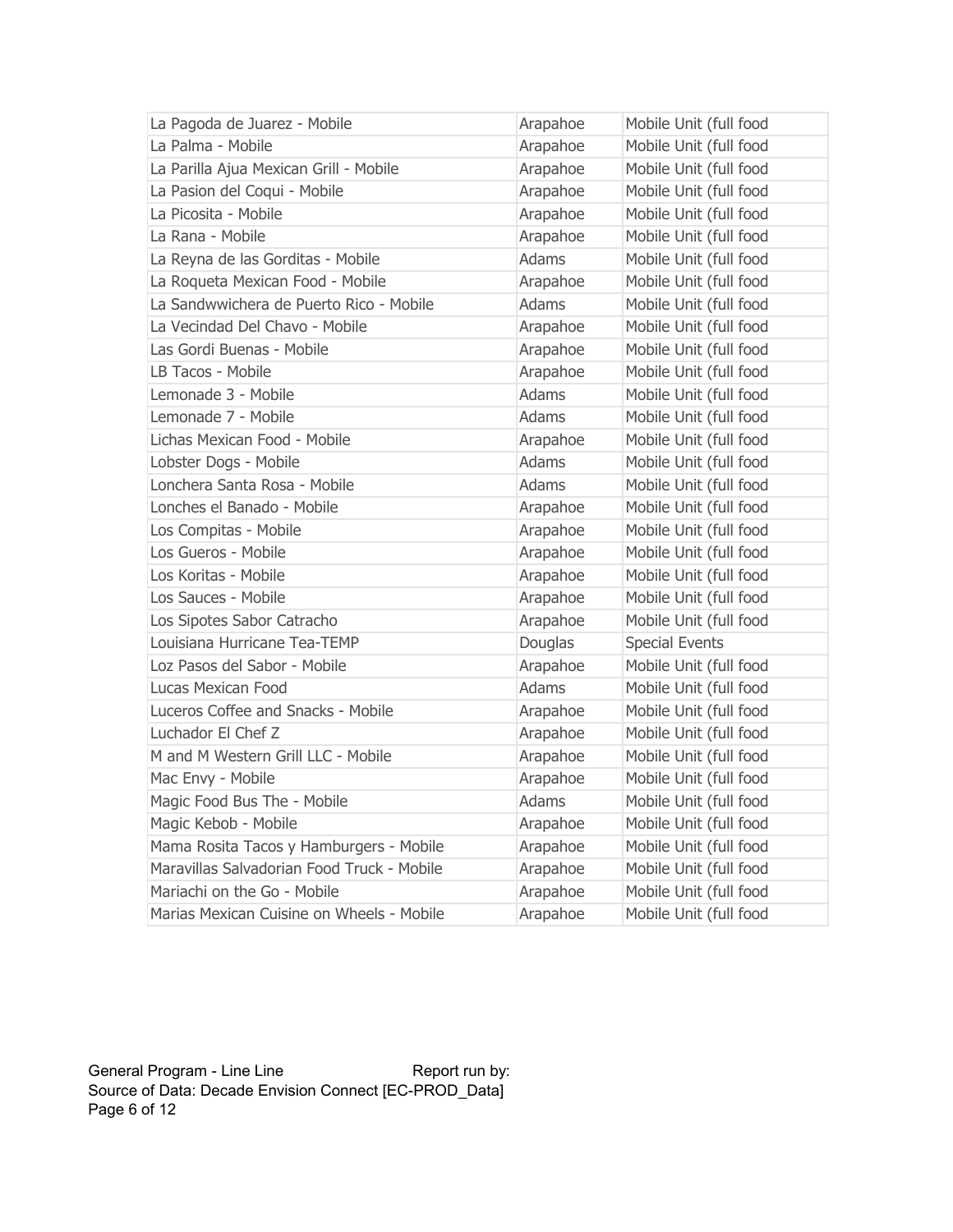| Marios Tacos - Mobile                          | Arapahoe     | Mobile Unit (full food    |
|------------------------------------------------|--------------|---------------------------|
| Mariscos Sinaloa 2 - Mobile                    | Adams        | Mobile Unit (full food    |
| Maui Wowi Hawaiian - Mobile                    | <b>Adams</b> | Mobile Unit (full food    |
| Mexicanisima - Mobile                          | Arapahoe     | Mobile Unit (full food    |
| Mexicanisimaz - Mobile                         | Adams        | Mobile Unit (full food    |
| Meyers Munchies - Mobile                       | Arapahoe     | Mobile Unit (full food    |
| Mile High City Sliders In - Mobile             | Arapahoe     | Mobile Unit (full food    |
| Mile High Flea Market Agua Fresca - Mobile     | <b>Adams</b> | Mobile Unit (full food    |
| Mile High Flea Market Dippin Dots - Mobile     | <b>Adams</b> | Mobile Unit (full food    |
| Mile High Flea Market Icee 1 - Mobile          | Adams        | Mobile Unit (full food    |
| Mile High Flea Market Mexican Express - Mobile | Adams        | Mobile Unit (full food    |
| Mile High Flea Market Pacos Tacos - Mobile     | Adams        | Mobile Unit (full food    |
| Mile High Flea Market Papas Patatas - Mobile   | Adams        | Mobile Unit (full food    |
| Mile High Harley Davidson of Aurora - Temp     | Arapahoe     | Body Art - Temp           |
| Mile High Kona Ice 2011 - Mobile               | Douglas      | Mobile Unit (full food    |
| Mile High Kona Ice 2013- Mobile                | Douglas      | Mobile Unit (full food    |
| Mile High Kona Ice 2016 - Mobile               | Douglas      | Mobile Unit (full food    |
| Mile High Kona Ice 2018 A - Mobile             | Douglas      | Mobile Unit (full food    |
| Mile High Kona Ice 2018 B - Mobile             | Douglas      | Mobile Unit (full food    |
| Mile High Kona Ice Mini - Mobile               | Douglas      | Mobile Unit (full food    |
| Morales Catering - Mobile                      | Arapahoe     | Mobile Unit (full food    |
| Morenas Tacos y Burritos - Mobile              | Arapahoe     | Mobile Unit (full food    |
| Mountain Tacos - Mobile                        | Arapahoe     | Mobile Unit (full food    |
| Mountain Thai Kitchen - Mobile                 | <b>Adams</b> | Mobile Unit (full food    |
| Mr Birria - Mobile                             | Adams        | Mobile Unit (full food    |
| Mr Brothers Tacos - Mobile                     | Adams        | Mobile Unit (full food    |
| Msosi Kenyan Cuisine - Mobile                  | Arapahoe     | Mobile Unit (full food    |
| MU Denver - Mobile                             | Arapahoe     | Mobile Unit (full food    |
| Mukja - Mobile                                 | Adams        | Mobile Unit (full food    |
| Munchies on Wheels - Mobile                    | Arapahoe     | Mobile Unit (prepackaged) |
| My Tastees - Mobile                            | Arapahoe     | Mobile Unit (full food    |
| N and N Cuisine - temp                         | Arapahoe     | <b>Special Events</b>     |
| Nels BBQ and More - Mobile                     | Arapahoe     | Mobile Unit (full food    |
| North of the Border Grill 7 - Mobile           | Arapahoe     | Mobile Unit (full food    |
| O So Good - Mobile                             | <b>Adams</b> | Mobile Unit (full food    |
| Old Tyme Kettle Korn - Temp                    | Douglas      | <b>Special Events</b>     |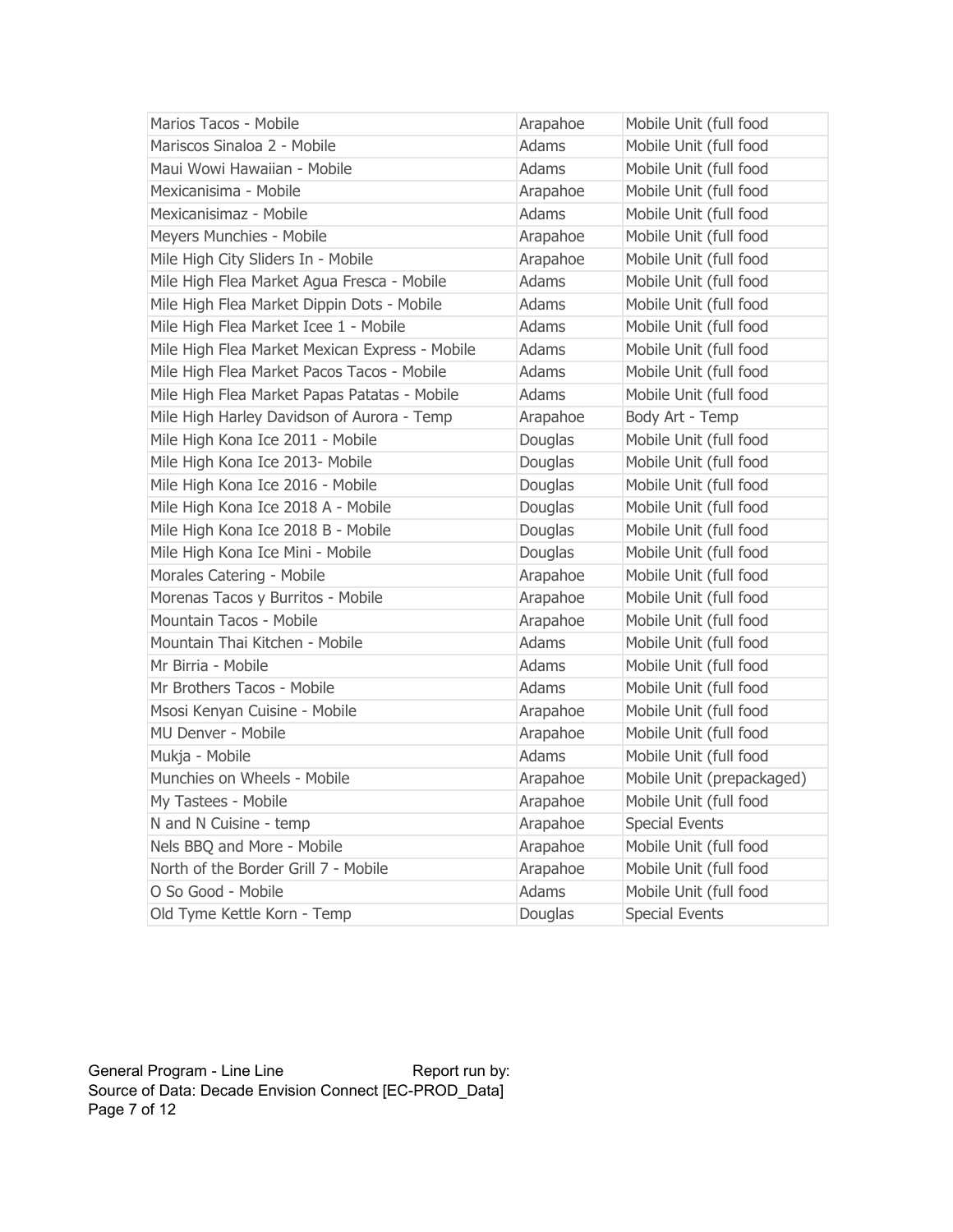| On the Hook Fish and Chips 1 - Mobile       | Adams        | Mobile Unit (full food    |
|---------------------------------------------|--------------|---------------------------|
| On the Hook Fish and Chips 10 - Mobile      | <b>Adams</b> | Mobile Unit (full food    |
| On the Hook Fish and Chips 11 -Mobile       | <b>Adams</b> | Mobile Unit (full food    |
| Oo-De-Lally Coffee - Mobile                 | Douglas      | Mobile Unit (full food    |
| Opa Greek Eats                              | Arapahoe     | Mobile Unit (full food    |
| Original Berrie Kabobs 1 - Temp             | Douglas      | <b>Special Events</b>     |
| Over Rice LLC - Mobile                      | Douglas      | Mobile Unit (full food    |
| P and D Tacos y Tortas - Mobile             | <b>Adams</b> | Mobile Unit (full food    |
| Papalote Latin Kitchen - Mobile             | <b>Adams</b> | Mobile Unit (full food    |
| Paper Plates - Mobile                       | Arapahoe     | Mobile Unit (full food    |
| Paradise Tavern - TEMP                      | Douglas      | <b>Special Events</b>     |
| Passport Burgers - Mobile                   | Douglas      | Mobile Unit (full food    |
| Pasteles Cisne Cakes and Pastries - Temp    | Arapahoe     | <b>Special Events</b>     |
| Peace and Humanity Smoothie Bus - Mobile    | Arapahoe     | Mobile Unit (full food    |
| Pearlpops - Mobile                          | Douglas      | Mobile Unit (prepackaged) |
| Perk Up Truck - Mobile                      | Arapahoe     | Mobile Unit (full food    |
| Philly on the Go - Mobile                   | Douglas      | Mobile Unit (full food    |
| Picosos Mexican Food - Mobile               | Adams        | Mobile Unit (full food    |
| Pink Tank 2 - Mobile                        | Arapahoe     | Mobile Unit (full food    |
| Poutine Me - Mobile                         | Adams        | Mobile Unit (full food    |
| Puk Catering - Mobile                       | Adams        | Mobile Unit (prepackaged) |
| Purisima - Mobile                           | Adams        | Mobile Unit (full food    |
| Qs Quisine - Mobile                         | Arapahoe     | Mobile Unit (full food    |
| Rancheros Restaurant - Temp                 | Adams        | <b>Special Events</b>     |
| Rebel Cookie Dough and Confections - Mobile | Douglas      | Mobile Unit (full food    |
| Repiccis Italian Ice 3 - Mobile             | Arapahoe     | Mobile Unit (full food    |
| Repiccis Italian Ice of Denver - Mobile     | Douglas      | Mobile Unit (full food    |
| Revolver Food Truck - Mobile                | Arapahoe     | Mobile Unit (full food    |
| Reyes del Taco - Mobile                     | <b>Adams</b> | Mobile Unit (full food    |
| Richies on the Run - Mobile                 | <b>Adams</b> | Mobile Unit (full food    |
| Ritas Italian Ice-Parker - Mobile           | Douglas      | Mobile Unit (full food    |
| Roasted Corn-TEMP                           | Douglas      | <b>Special Events</b>     |
| Rocky Mountain Lemon Shakers - Temp         | <b>Adams</b> | <b>Special Events</b>     |
| Rocky Mountain Nut Company - Temp           | Adams        | <b>Special Events</b>     |
| Rocky Mountain Snow Cone - Mobile           | Arapahoe     | Mobile Unit (full food    |
| Rolling Smoke BBQ - Mobile                  | Arapahoe     | Mobile Unit (full food    |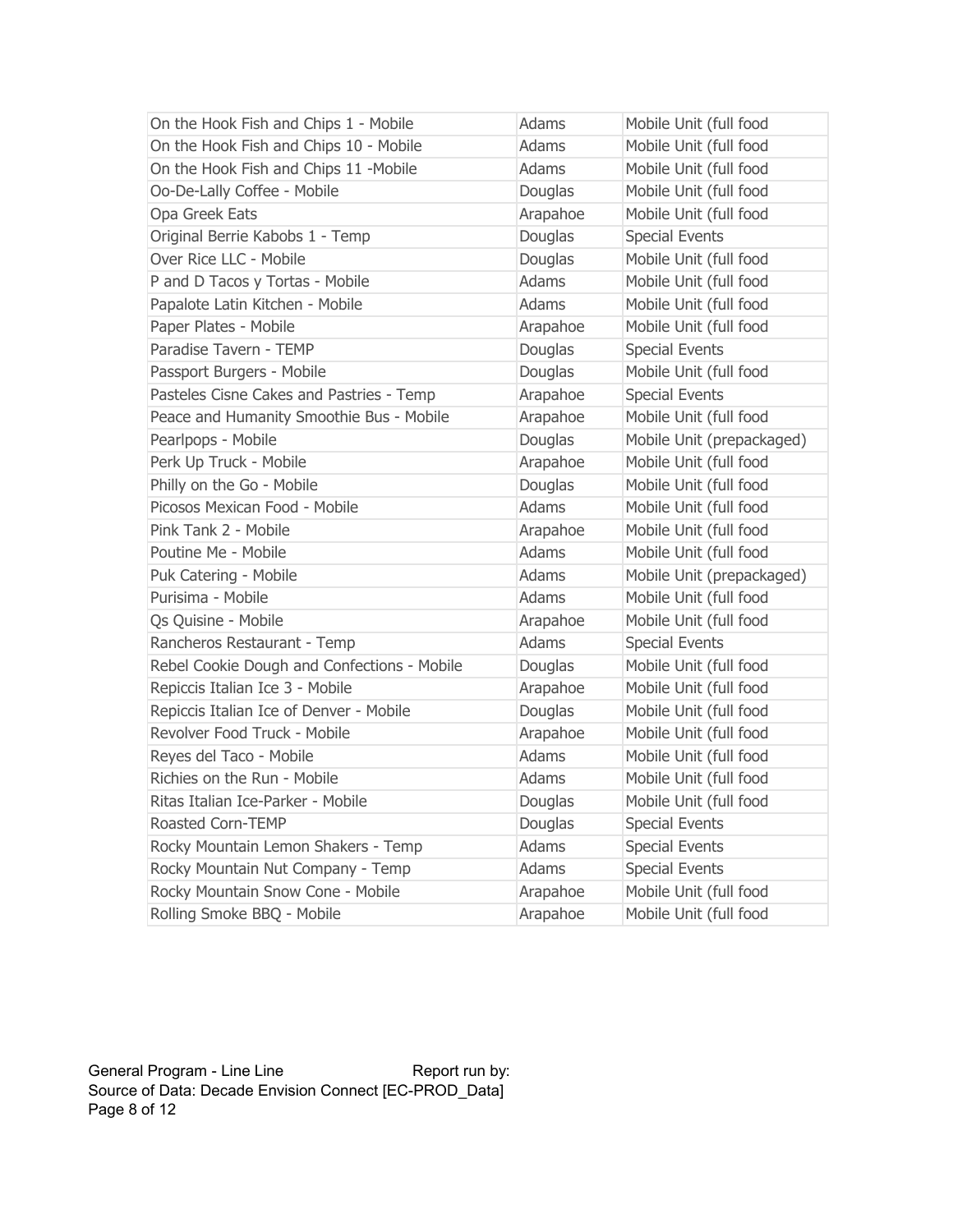| Romo Street Tacos - Mobile                | Douglas      | Mobile Unit (full food    |
|-------------------------------------------|--------------|---------------------------|
| Ron and Zoes Brothas Most Wanted - Mobile | <b>Adams</b> | Mobile Unit (full food    |
| Rorys Blue Collar Catering - Temp         | Douglas      | <b>Special Events</b>     |
| <b>Rustic Nomads - Mobile</b>             | Arapahoe     | Mobile Unit (full food    |
| RXR Food Trailer - Mobile                 | Arapahoe     | Mobile Unit (full food    |
| Sabor Mex - Mobile                        | Arapahoe     | Mobile Unit (full food    |
| Sal Y Pimienta Mobile 1                   | Douglas      | Mobile Unit (full food    |
| Sal Y Pimienta Mobile 2                   | Douglas      | Mobile Unit (full food    |
| Sanchos Cocina - Mobile                   | <b>Adams</b> | Mobile Unit (full food    |
| Santinas - Mobile                         | Adams        | Mobile Unit (full food    |
| Saras Catering - Mobile                   | <b>Adams</b> | Mobile Unit (prepackaged) |
| Schnitzelwirt - Mobile                    | Arapahoe     | Mobile Unit (full food    |
| Scottys Hot Dogs - Mobile                 | Douglas      | Mobile Unit (prepackaged) |
| She Shes Concessions - TEMP               | Douglas      | <b>Special Events</b>     |
| Simply Pizza - Mobile                     | <b>Adams</b> | Mobile Unit (full food    |
| Simply Pizza Truck - Mobile               | Arapahoe     | Mobile Unit (full food    |
| Sizzle Food Truck - Mobile                | Arapahoe     | Mobile Unit (full food    |
| Smokey and the Brisket - Mobile           | Douglas      | Mobile Unit (full food    |
| Snow Days Shaved Ice - Mobile             | Adams        | Mobile Unit (full food    |
| Snowy Flamingo The - Mobile               | Douglas      | Mobile Unit (full food    |
| Sokare - Mobile                           | Arapahoe     | Mobile Unit (full food    |
| Spicy Kitchen- Mobile                     | <b>Adams</b> | Mobile Unit (full food    |
| Spicy Mexican Catering - Temp 1           | Adams        | <b>Special Events</b>     |
| Sprinkle Me Smitten - Mobile              | Adams        | Mobile Unit (full food    |
| Squeezies - Mobile                        | <b>Adams</b> | Mobile Unit (full food    |
| Stackd - Mobile                           | Douglas      | Mobile Unit (full food    |
| Steady Smokin BBQ - Mobile - Temp         | Adams        | <b>Special Events</b>     |
| Sunshine Concessions - Temp               | Arapahoe     | <b>Special Events</b>     |
| Sweet Lorraines Catering - Temp           | Douglas      | <b>Special Events</b>     |
| Sweet Pepper Kitchen - Mobile             | Arapahoe     | Mobile Unit (full food    |
| Sweet Sips - Mobile                       | Adams        | Mobile Unit (full food    |
| Ta Ricooo Mexican Food - Mobile           | Arapahoe     | Mobile Unit (full food    |
| Taco Bron - Mobile                        | Adams        | Mobile Unit (full food    |
| Taco Fish and Mariscos La Carpa - Mobile  | Arapahoe     | Mobile Unit (full food    |
| Taco Light - Mobile                       | Arapahoe     | Mobile Unit (full food    |
| Taco Truck - Mobile                       | Adams        | Mobile Unit (full food    |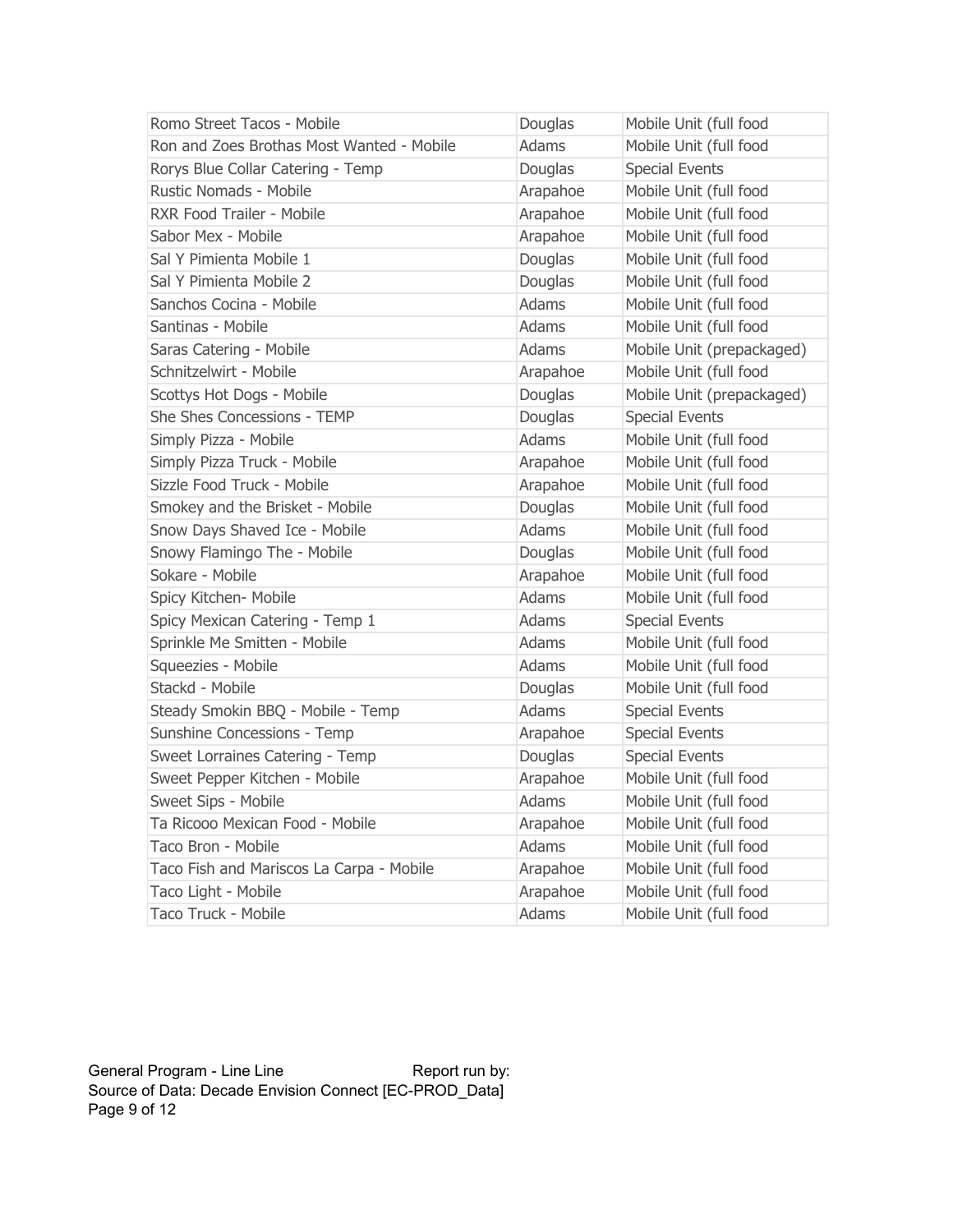| Tacomiendo - Mobile               | Adams        | Mobile Unit (full food    |
|-----------------------------------|--------------|---------------------------|
| Tacos Adan - Mobile               | Arapahoe     | Mobile Unit (full food    |
| Tacos Al Sabor - Mobile           | <b>Adams</b> | Mobile Unit (full food    |
| Tacos Alina - Mobile              | Adams        | Mobile Unit (full food    |
| Tacos Chepe - Mobile              | Arapahoe     | Mobile Unit (full food    |
| Tacos Colorado 1 - Mobile         | Arapahoe     | Mobile Unit (full food    |
| Tacos Colorado 2 - Mobile         | Arapahoe     | Mobile Unit (full food    |
| Tacos Colorado 3 - Mobile         | Arapahoe     | Mobile Unit (full food    |
| Tacos Del Barrio - Mobile         | Arapahoe     | Mobile Unit (full food    |
| Tacos El Chico - Mobile           | Arapahoe     | Mobile Unit (full food    |
| Tacos El Desierto - Mobile        | Adams        | Mobile Unit (full food    |
| Tacos El Diablito - Mobile        | Adams        | Mobile Unit (full food    |
| Tacos El Divino 1 - Mobile        | Adams        | Mobile Unit (full food    |
| Tacos El Guerrero - Mobile        | Adams        | Mobile Unit (full food    |
| Tacos el Pera - Mobile            | <b>Adams</b> | Mobile Unit (full food    |
| Tacos El Primo - Mobile           | Adams        | Mobile Unit (full food    |
| Tacos El Rey - Mobile             | Arapahoe     | Mobile Unit (full food    |
| Tacos El Sabroso - Mobile         | Adams        | Mobile Unit (full food    |
| Tacos El Tiki - Mobile            | Adams        | Mobile Unit (full food    |
| Tacos El Zacatecano - Mobile      | Arapahoe     | Mobile Unit (full food    |
| Tacos Guerrero - Mobile           | Arapahoe     | Mobile Unit (full food    |
| Tacos Hispano - Mobile            | Arapahoe     | Mobile Unit (full food    |
| Tacos Ixtapa - Mobile             | Arapahoe     | Mobile Unit (prepackaged) |
| Tacos La Coqueta - Mobile         | Arapahoe     | Mobile Unit (full food    |
| Tacos La Encantada - Mobile       | Arapahoe     | Mobile Unit (full food    |
| Tacos La Mesita - Mobile          | Arapahoe     | Mobile Unit (full food    |
| Tacos La Victoria - Mobile        | Arapahoe     | Mobile Unit (full food    |
| Tacos Lizeth - Mobile             | Adams        | Mobile Unit (full food    |
| Tacos Los De Reza - Mobile        | <b>Adams</b> | Mobile Unit (full food    |
| Tacos los Nortenos - Mobile       | Adams        | Mobile Unit (full food    |
| Tacos Los Pelones - Mobile        | Adams        | Mobile Unit (full food    |
| Tacos Los Vaqueros 2 - Mobile     | Adams        | Mobile Unit (full food    |
| Tacos Los Vaqueros Inc 3 - Mobile | <b>Adams</b> | Mobile Unit (full food    |
| Tacos Marilynn - Mobile           | Arapahoe     | Mobile Unit (full food    |
| Tacos Munoz - Mobile              | Arapahoe     | Mobile Unit (full food    |
| Tacos Nonin - Mobile              | Arapahoe     | Mobile Unit (full food    |

General Program - Line Line **Report run by:**  Source of Data: Decade Envision Connect [EC-PROD\_Data] Page 10 of 12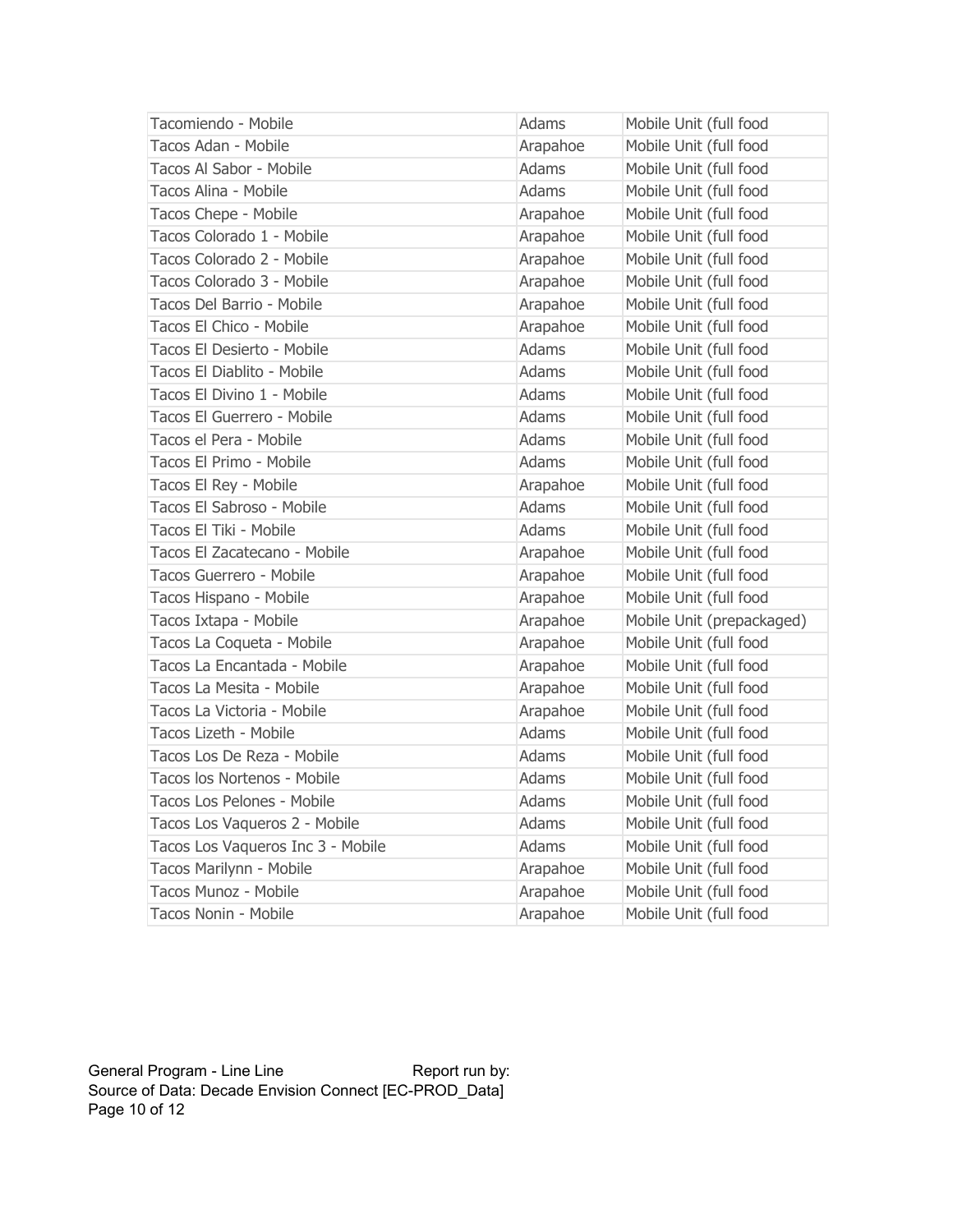| Tacos Pachuco - Mobile                            | Adams        | Mobile Unit (full food |
|---------------------------------------------------|--------------|------------------------|
| Tacos Perez - Mobile                              | <b>Adams</b> | Mobile Unit (full food |
| Tacos por Dias - Mobile                           | Douglas      | Mobile Unit (full food |
| Tacos Sabor Chilango - Mobile                     | Adams        | Mobile Unit (full food |
| Tacos Salinas - Mobile                            | Arapahoe     | Mobile Unit (full food |
| Tacos Tixca - Mobile                              | <b>Adams</b> | Mobile Unit (full food |
| Tacos Tlan - Mobile                               | Arapahoe     | Mobile Unit (full food |
| Tacos Tony - Mobile                               | Adams        | Mobile Unit (full food |
| Tacos with Altitude 2 - Mobile                    | Adams        | Mobile Unit (full food |
| Tacos Y Machetes La Carpa - Mobile                | Arapahoe     | Mobile Unit (full food |
| Tacos y Pollos Za-Za-Za - Mobile                  | Arapahoe     | Mobile Unit (full food |
| Tacos y Tortas La Reyna Azteca - Mobile           | Arapahoe     | Mobile Unit (full food |
| Takiando - Mobile                                 | Arapahoe     | Mobile Unit (full food |
| Taqueria Cardenas - Mobile                        | Adams        | Mobile Unit (full food |
| Taqueria Corona - Mobile                          | Arapahoe     | Mobile Unit (full food |
| Taqueria El Gordo y El Flaco - Mobile             | Arapahoe     | Mobile Unit (full food |
| Taqueria El Texano                                | Arapahoe     | Mobile Unit (full food |
| Taqueria Hermanos Hernandez - Mobile              | Arapahoe     | Mobile Unit (full food |
| Taqueria La Reina LLC - Mobile                    | Arapahoe     | Mobile Unit (full food |
| Taqueria Los Barrios - Mobile                     | <b>Adams</b> | Mobile Unit (full food |
| Taqueria San Julian - Mobile                      | <b>Adams</b> | Mobile Unit (full food |
| Taquitos Go - Mobile                              | <b>Adams</b> | Mobile Unit (full food |
| Taquitos Mexicanos Yami                           | Arapahoe     | Mobile Unit (full food |
| Taste of Texas BBQ - Mobile                       | Arapahoe     | Mobile Unit (full food |
| Thai Pepper - Temp                                | <b>Adams</b> | <b>Special Events</b>  |
| The Captains Tacos & Sushi Food Truck             | Adams        | Mobile Unit (full food |
| Titis Inc - Mobile                                | Arapahoe     | Mobile Unit (full food |
| Tocabe - Mobile                                   | Arapahoe     | Mobile Unit (full food |
| Tomasa and Elizabeths Burritos and Stuff - Mobile | Arapahoe     | Mobile Unit (full food |
| Tonys Tacos - Mobile                              | Adams        | Mobile Unit (full food |
| Top Dog - Mobile                                  | Arapahoe     | Mobile Unit (full food |
| Totally Nutz - Temp                               | Adams        | <b>Special Events</b>  |
| Tulas Tapas - Mobile                              | <b>Adams</b> | Mobile Unit (full food |
| Turkish Chef - Mobile                             | Arapahoe     | Mobile Unit (full food |
| Twisted BBQ - Temp                                | Adams        | <b>Special Events</b>  |
| Two Brothers Mexican Food - Mobile                | Arapahoe     | Mobile Unit (full food |